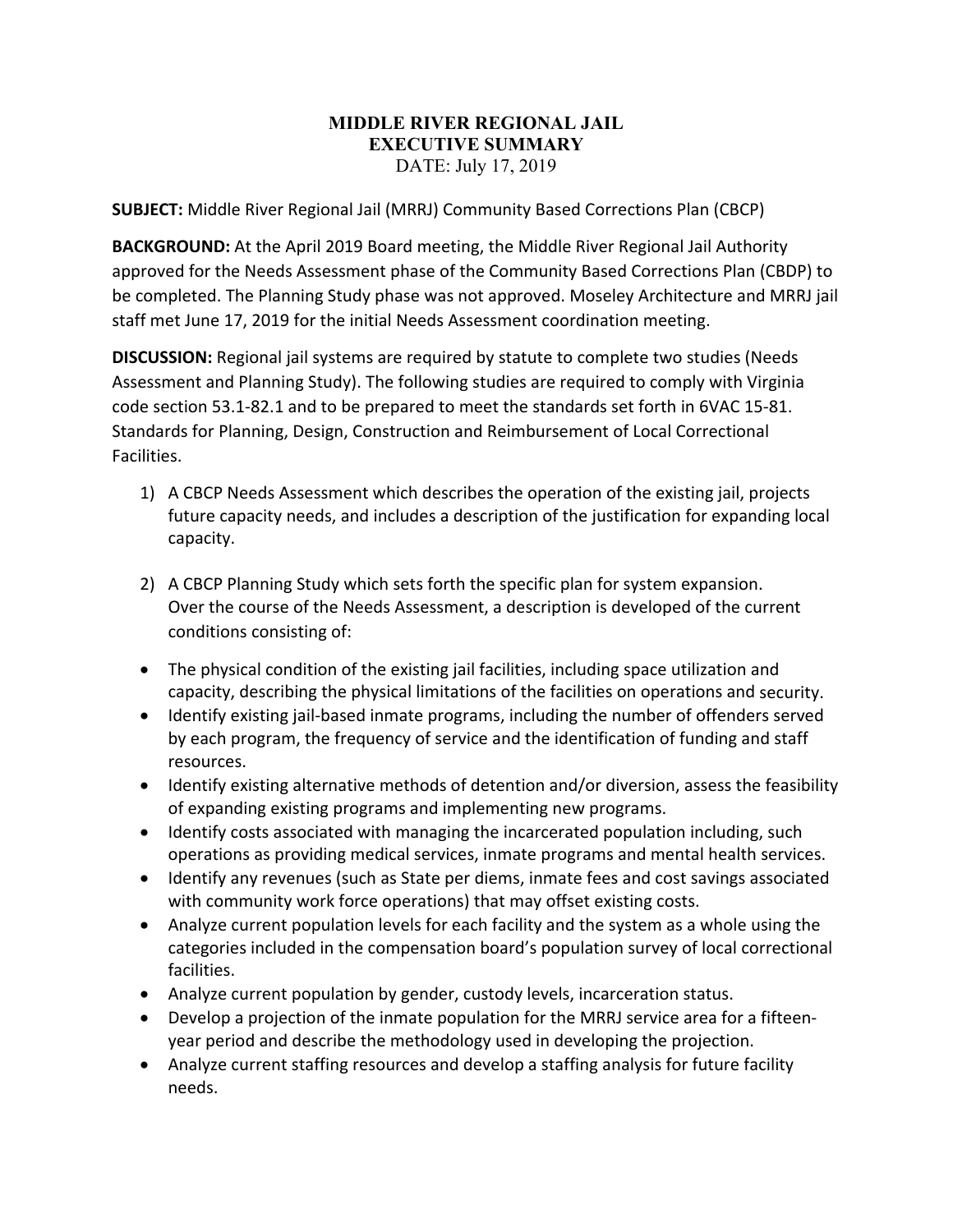Based on the data collected, a series of conclusions and recommendations concerning effective methods and programs for accommodating the projected inmate population is developed to include: the size of the future facility needed and any non‐confinement programs that could be developed or expanded to address the projected inmate population.

Mosley architects has begun collecting data to complete the needs assessment piece of the CBCP. **To meet the required statutes to report the findings to address the facilities needs the Planning study also needs to be completed to submit the final report by December 31, 2019** to the Board of Corrections in order for the project to be considered by the BOC in 2020. BOC **approval is a prerequisite to seeking General Assembly approval in the 2021 legislative session for 25% state reimbursement funding of eligible project costs.**

The planning study utilizes all of the above findings in the needs assessment to create a statement of the planned general population design capacity of the proposed facility. Which consists of the following:

- Review existing record drawings, prior planning studies, master plans, surveys and geotechnical reports to gain insight into existing conditions that could impact the planning study.
- Perform an analysis of the existing MRRJ site for potential expansion. Perform site assessment using GIS and survey information from the original design plans of current facility.
- Provide a written summary of site evaluation and civil programming elements
- Assemble GIS data to include, Threatened and endangered species, soils information, USGS and topographical mapping, Parcel information and setbacks, Buildings, Floodplain, Hydrography, Zoning, Water, Sewer and Electrical Utilities.
- Provide recommendation as to the site development potential to include recommendations.
- Provide synopsis of Bed space, conceptual site and floor plans, staffing and operating cost, and energy analysis.

The intentions are to identify and establish onsite and offsite work that would be required and appropriate budgets for these items for inclusion in the study that will be submitted to the Virginia Department of Corrections.

**CONCLUSION:** As we began the process of completing the CBCP Needs Assessment and working with Moseley's to assist in data collection, it has been discussed the need to be able to perform the Planning Study phase of the CBCP due to the information and data collected coincide when completing the CBCP. Additionally, both phases must be completed before the report can be submitted to VADOC.